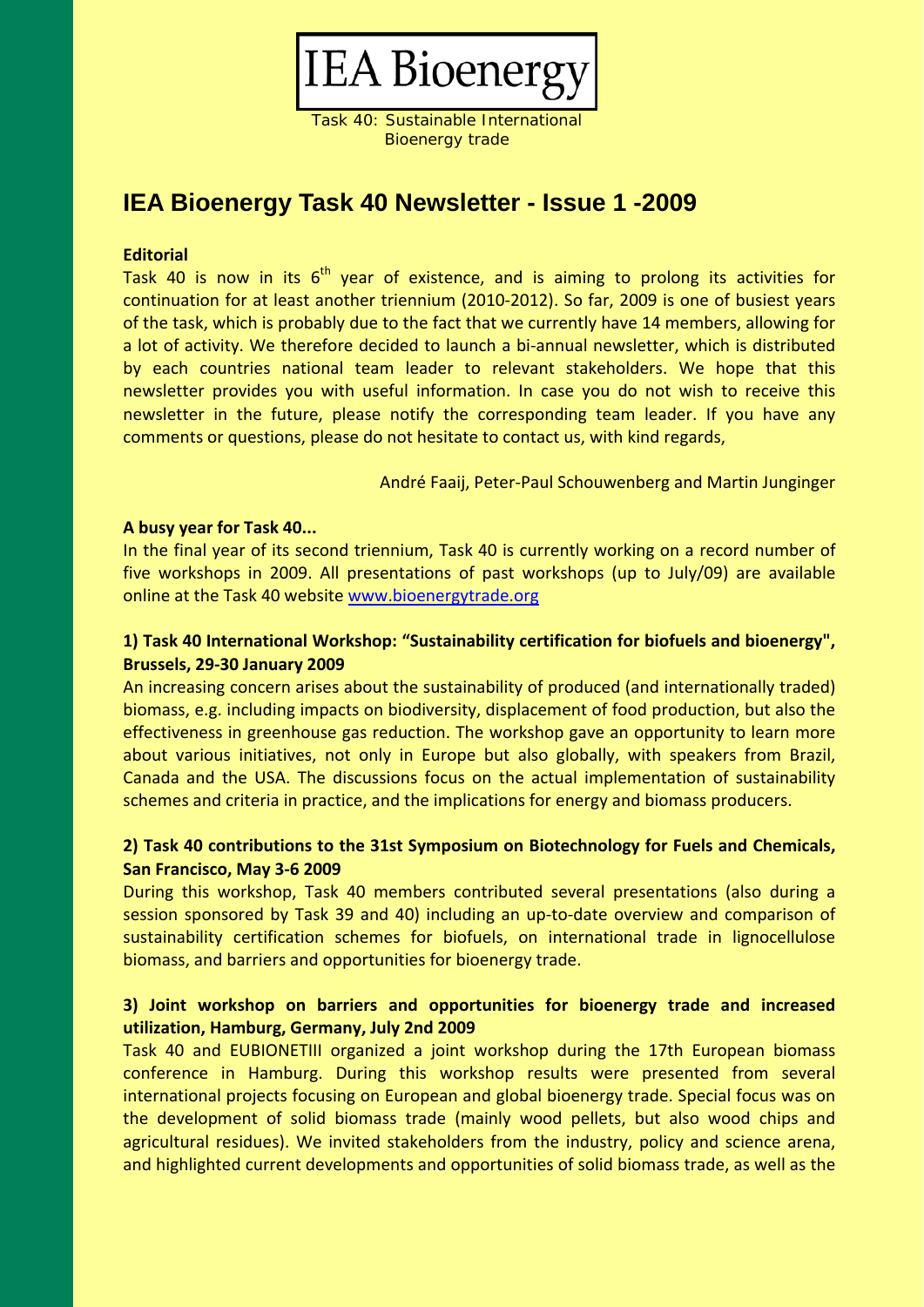main barriers hampering further growth. Speakers included industry participants from CHOREN (M. Deutmeyer), Dong (M. Nitschke), GEE (M. Gudera) and Foex (M. Sihvonen).

#### **4) Task 40 contribution to the IEA Bioenergy conference "Biofuels & Bioenergy ‐ a Changing Climate"**

Task 40 will be participating in the IEA bioenergy conference 24‐26 August in Vancouver, Canada. The preliminary speakers list from Task 40 includes Doug Bradley, Bo Hektor and Kees Kwant, who will provide presentations on some of the work of Task 40. For the latest information, see http://www.ieabioenergyconference.org/program.html

#### **5) Task 40 workshop in Japan during the week of 28‐29 October 2009**

While the program is still in the making, Task 40 is preparing a workshop in Japan on Trade activities and opportunities for liquid and solid biofuels in the East and Southeast Asian region. The aims of this workshop are (1) to provide an overview of ongoing biomass use and trade developments in the South‐East Asian region, including a review of existing policy initiatives in various countries in the region; (2) to point out the supply and demand of solid biomass streams (wood pellets, wood chips, palm kernel shells, other agricultural residues) and the major industrial players active; (3) to show current supply and demand developments for liquid biofuels in the region, how these have developed in past years and where trade flows will be heading in years to come; and (4) to point out both opportunities for further trade and (policy) barriers to be overcome. We hope to make this an event with high industry participation, both from the region and from companies with trade links to the region. More details will be published over the summer of 2009 on the Task 40 website www.bioenergytrade.org

#### **Recent task 40 publications (published and forthcoming)**

All reports are available for free at the Task 40 website www.bioenergytrade.org

- Task 40 members compiled an **overview of bioenergy trade and bioenergy success stories**, covering ethanol and biodiesel in the US, wood pellets in Canada and Austria, and pyrolysis oil in Canada, including important preconditions, drivers, barriers overcome, and possible future developments.
- Task 40 commissioned a study on a **global overview of bio-oils (vegetable and palm oil)** to: i) assess major producers and consumers of vegetables oils, ii) main emerging markets, iii) analyze main policy drivers, iv) assess future trends (palm, soybean, rapeseed oils).
- The **bioenergy maritime shipping study** describes main properties of biofuels in relation to maritime shipping, examine current shipping lanes (including routes from Argentina, Brazil, Canada, Malaysia, Russia and the Baltic States) and major tradable biomass sources, capacities, costs and obstacles, together with other factors that will influence future biofuels shipping opportunities.
- A large study on **barriers and opportunities for bioenergy trade** is currently investigating the importance of tariff barriers, technical standards, sustainability criteria and other possible issues hampering or stimulating international bioenergy trade (final report to be published during summer 2009).
- In July and August 2009, all Task 40 member countries will publish **updated country reports**, containing state‐of‐the art overviews of domestic biomass resources, production potentials, policies, and especially international bioenergy trade.